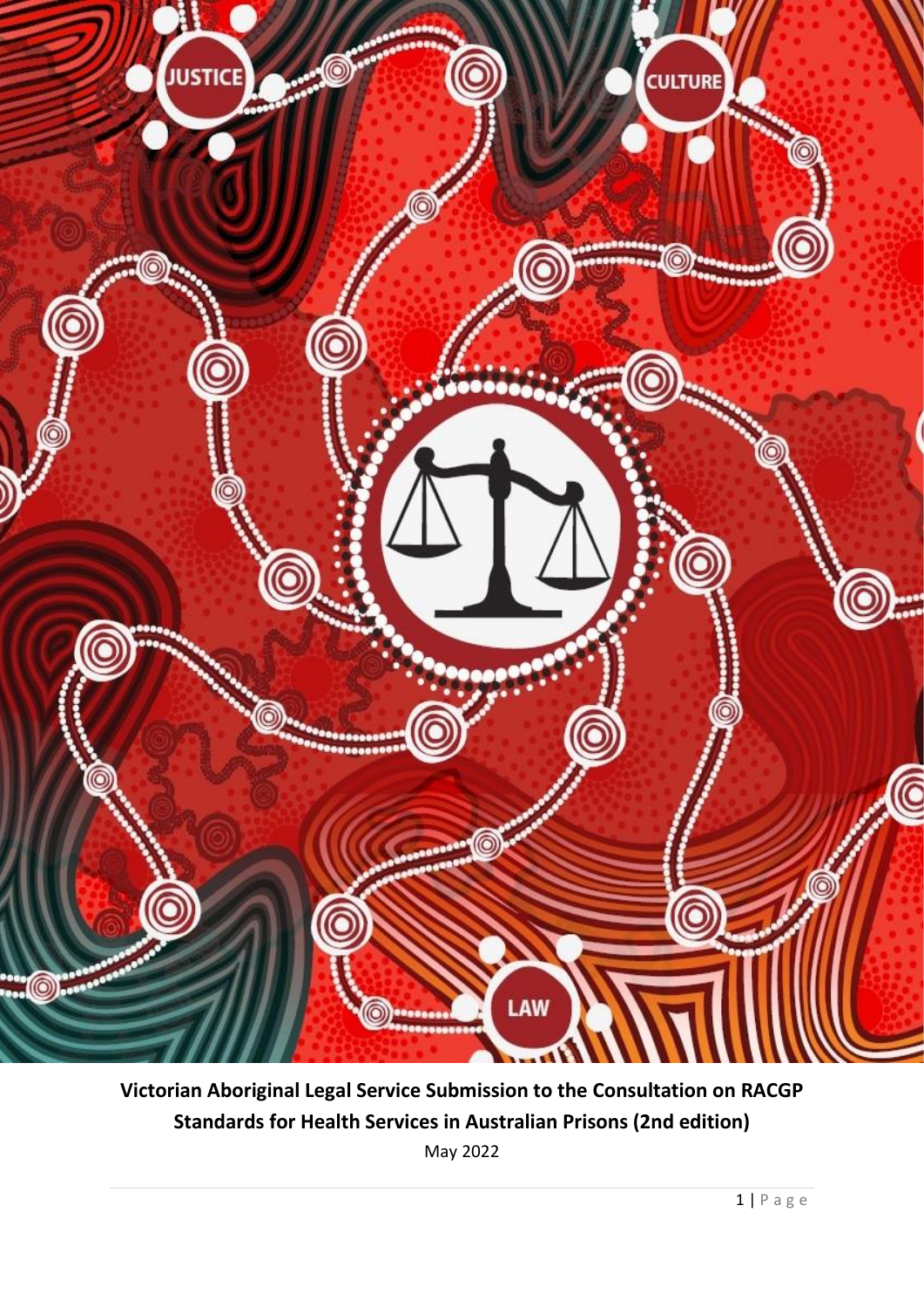

# **Table of Contents**

**Contact**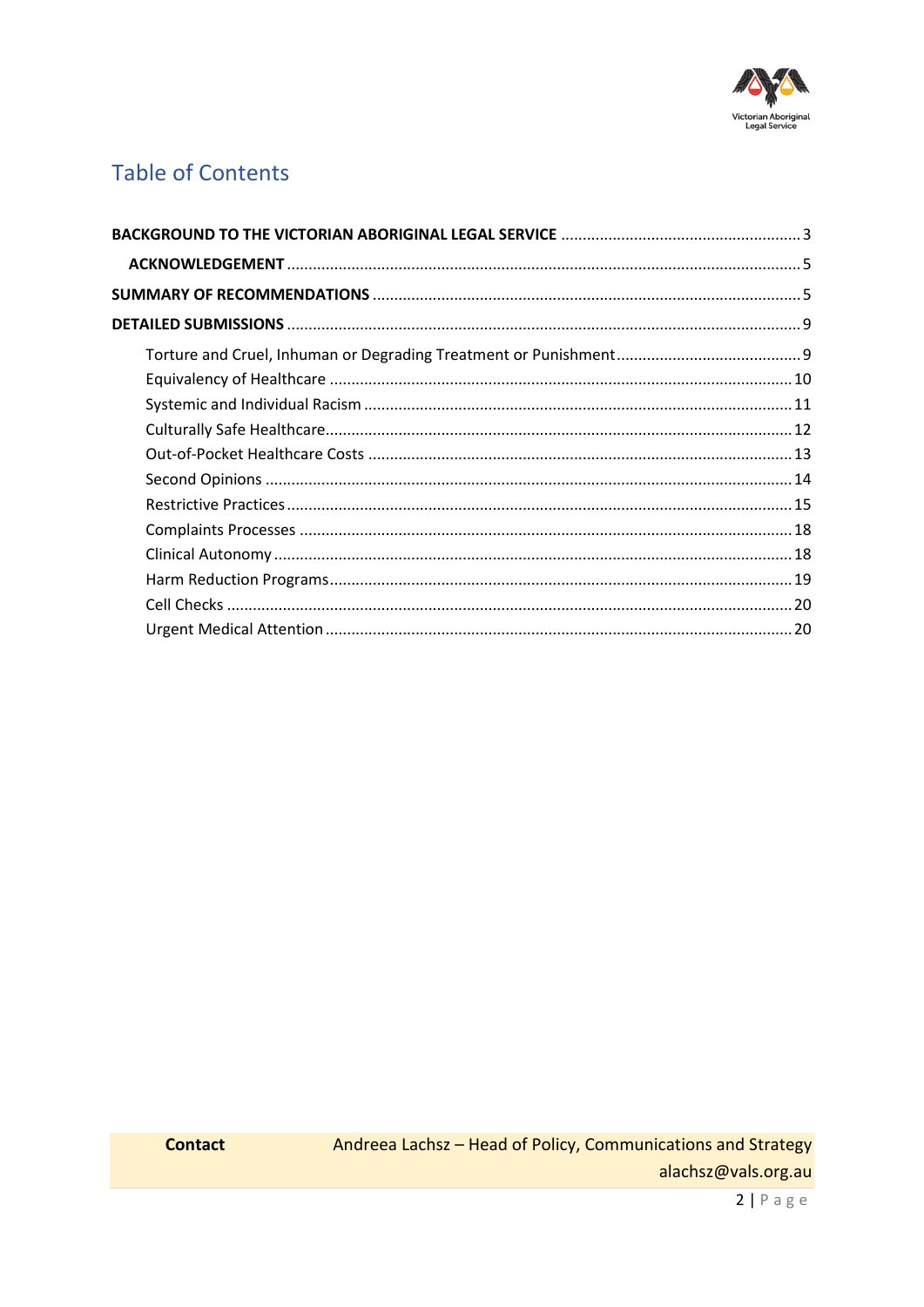

## <span id="page-2-0"></span>**BACKGROUND TO THE VICTORIAN ABORIGINAL LEGAL SERVICE**

The Victorian Aboriginal Legal Service (VALS) is an Aboriginal Community Controlled Organisation (**ACCO**). VALS was established in 1973 to provide culturally safe legal and community justice services to Aboriginal and/or Torres Strait Islander people across Victoria.<sup>1</sup> VALS' vision is to ensure that Aboriginal people in Victoria are treated equally before the law; our human rights are respected; and we have the choice to live a life of the quality we wish.

## **Legal Services**

Our legal practice serves Aboriginal people of all ages and genders in the areas of criminal, family and civil law. We are also in the process of relaunching a dedicated youth justice service, Balit Ngulu. Our 24-hour criminal law service is backed up by the strong community-based role of our Client Service Officers (CSOs). CSOs are the first point of contact when an Aboriginal person is taken into custody, through to the finalisation of legal proceedings.

Our Criminal Law Practice provides legal assistance and representation for Aboriginal people involved in court proceedings. This includes bail applications; representation for legal defence; and assisting clients with pleading to charges and sentencing. This includes matters in the generalist and Koori courts. <sup>2</sup> Most clients have been exposed to family violence, poor mental health, homelessness and poverty. We aim to understand the underlying reasons that have led to the offending behaviour and equip prosecutors, magistrates and legal officers with knowledge of this.. We support our clients to access support that can help to address the underlying reasons for offending and so reduce recidivism.

Our Civil and Human Rights Practice provides advice and casework to Aboriginal people in areas, including infringements; tenancy; victims of crime; discrimination and human rights; Personal Safety Intervention Orders (PSIVO) matters; coronial inquests; consumer law issues; and Working With Children Check suspension or cancellation.<sup>3</sup>

Our Aboriginal Families Practice provides legal advice and representation to clients in family law and child protection matters.<sup>4</sup> We aim to ensure that families can remain together and children are kept safe. We are consistent advocates for compliance with the Aboriginal Child Placement Principle in situations where children are removed from their parents' care.

<sup>&</sup>lt;sup>1</sup> The term "Aboriginal" is used throughout this submission to refer to Aboriginal and/or Torres Strait Islander peoples.

<sup>2</sup> In 2019-2020, VALS provided legal services in relation to 1,873 criminal law matters. In 2020-2021, VALS has provided legal services in relation to 805 criminal law matters (as of 19 March 2021).

<sup>3</sup> In 2019-2020, VALS provided legal services in relation to 827 civil law matters. In 2020-2021, VVALS has provided legal services in relation to 450 civil law matters (as of 19 March 2021).

<sup>4</sup> In 2019-2020, VALS provided legal services in relation to 835 family law and/or child protection matters. In 2020-2021, VALS has provided legal services in relation to 788 family law and/or child protection matters (as of 19 March 2021).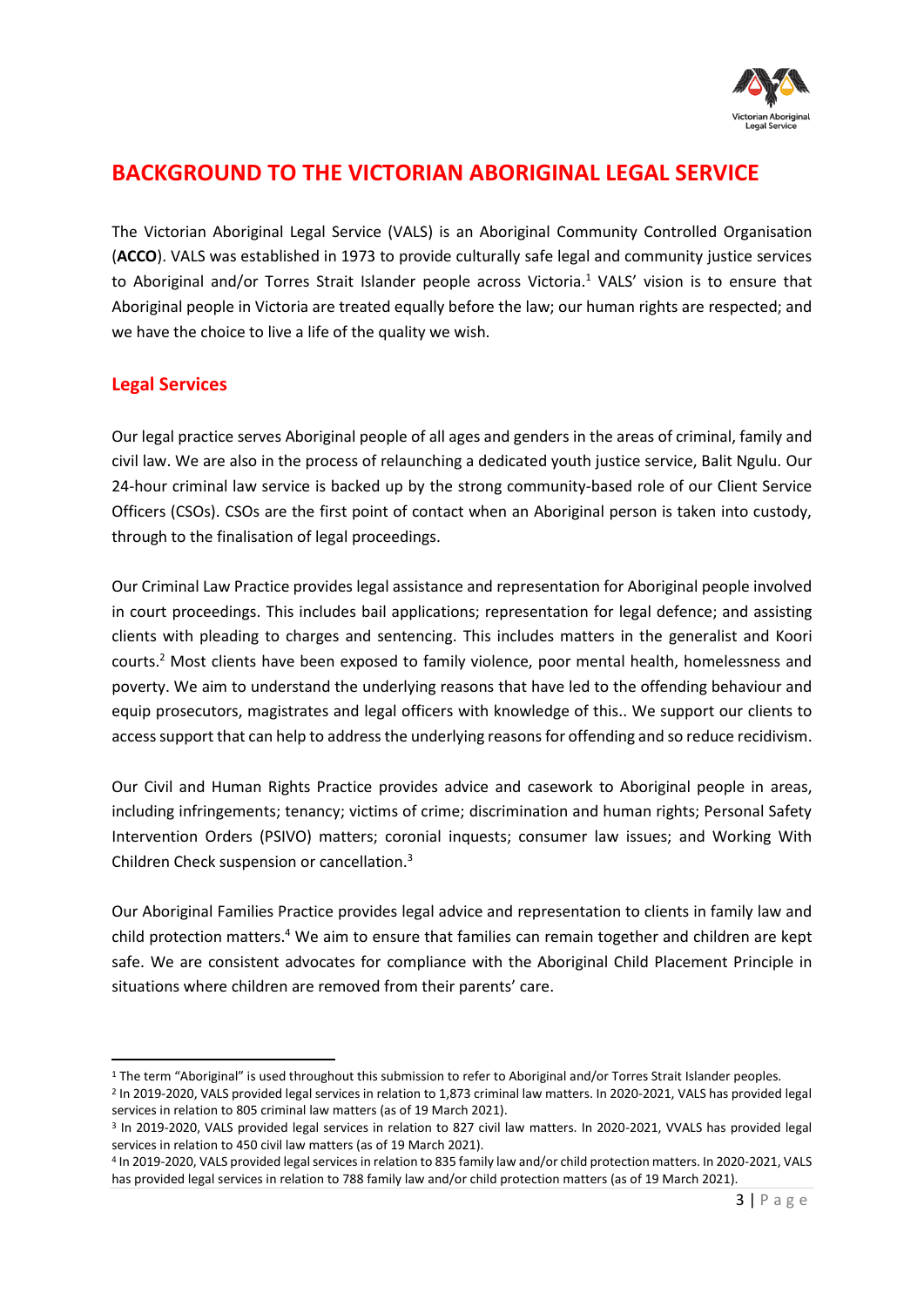

Our Specialist Legal and Litigation Practice (Wirraway) legal advice and representation in civil litigation matters against government authorities. This includes for claims involving excessive force or unlawful detention; police complaints; prisoners' rights issues; and coronial inquests (including deaths in custody).<sup>5</sup>

## **Community Justice Programs**

VALS operates a Custody Notification System (CNS). The Crimes Act 1958<sup>6</sup> requires that Victoria Police notify VALS within 1 hour of an Aboriginal person being taken into police custody in Victoria.<sup>7</sup> Once a notification is received, VALS contacts the relevant police station to conduct a welfare check and facilitate access to legal advice if required.

The Community Justice Programs Team also operates the following programs:

- Family Violence Client Support Program<sup>8</sup>
- Community Legal Education
- Victoria Police Electronic Referral System (V-PeR)<sup>9</sup>
- Regional Client Service Officers
- Baggarrook Women's Transitional Housing program<sup>10</sup>

## **Policy, Research and Advocacy**

VALS informs and drives system change initiatives to improve justice outcomes for Aboriginal people in Victoria. VALS works closely with fellow members of the Aboriginal Justice Caucus and ACCOs in Victoria, as well as other key stakeholders within the justice and human rights sectors.

<sup>5</sup> In 2019-2020, VALS Wirraway provided legal services in relation to 2 legal matters. In 2020-2021, VALS Wirraway has provided legal services in relation to 53 legal matters (as of 19 March 2021).

<sup>6</sup> Ss. 464AAB and 464FA, Crimes Act 1958 (Vic).

<sup>7</sup> In 2019-2020, VALS CNS handled 13,426 custodial notifications. In 2020-2021, VALS CNS has handled 8,366 custodial notifications (as of 19 March 2021).

<sup>8</sup> VALS has three Family Violence Client Support Officers (FVCSOs) who support clients throughout their family law or civil law matter, providing holistic support to limit re-traumatisation to the client and provide appropriate referrals to access local community support programs and emergency relief monies.

<sup>9</sup> The Victoria Police Electronic Referral (V-PeR) program involves a partnership between VALS and Victoria Police to support Aboriginal people across Victoria to access culturally appropriate services. Individuals are referred to VALS once they are in contact with police, and VALS provides support to that person to access appropriate services, including in relation to drug and alcohol, housing and homelessness, disability support, mental health support.

<sup>&</sup>lt;sup>10</sup> The Baggarrook Women's Transitional Housing program provides post-release support and culturally safe housing for six Aboriginal women to support their transition back to the community. The program is a partnership between VALS, Aboriginal Housing Victoria and Corrections Victoria.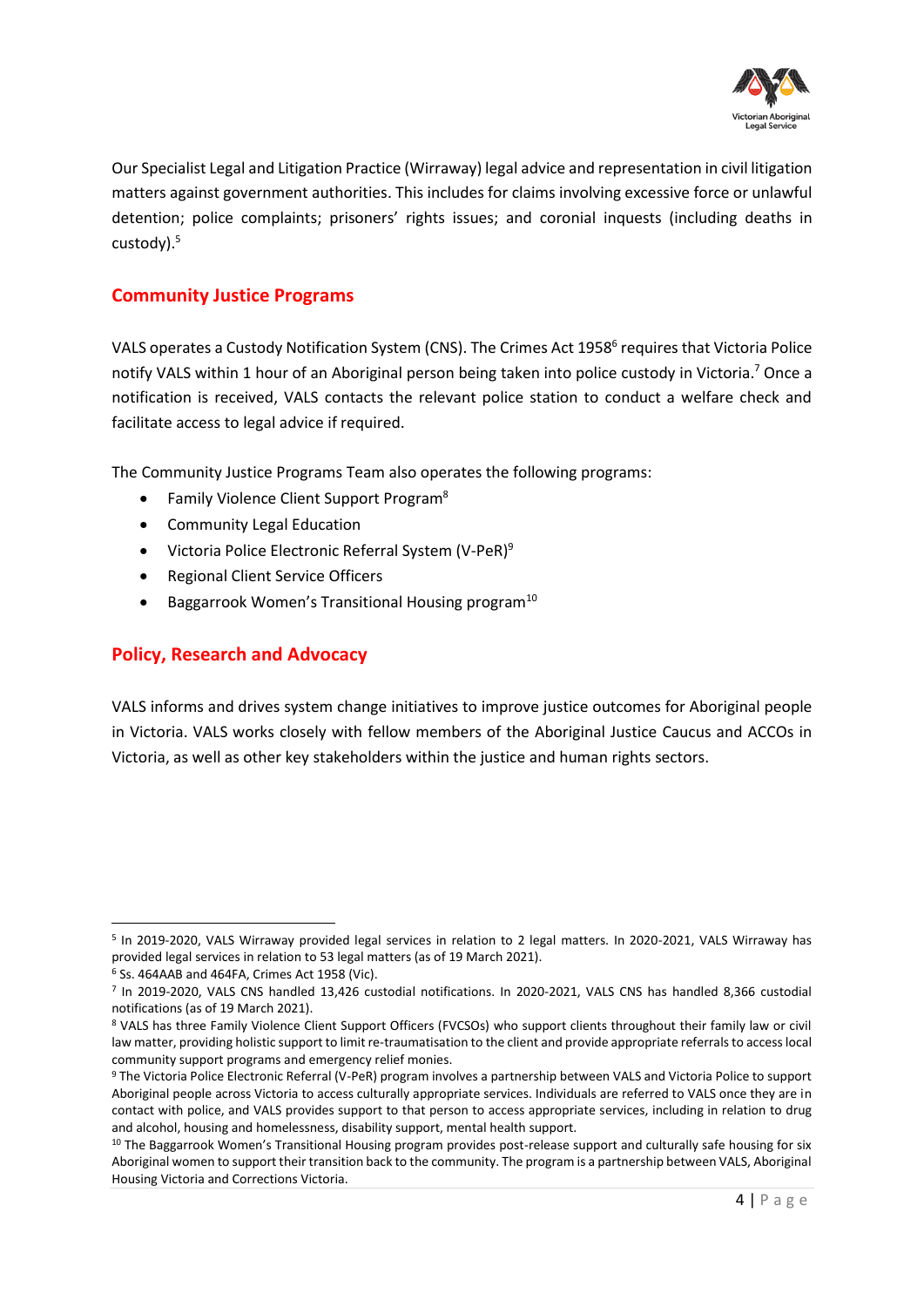

## <span id="page-4-0"></span>**ACKNOWLEDGEMENT**

VALS pays our deepest respect to traditional owners across Victoria, in particular, to all Elders past, present and emerging. We also acknowledge all Aboriginal and Torres Strait Islander people in Victoria and pay respect to the knowledge, cultures and continued history of all Aboriginal and Torres Strait Islander Nations.

## <span id="page-4-1"></span>**SUMMARY OF RECOMMENDATIONS**

**Recommendation 1.** The Guidelines must incorporate obligations and guidance from relevant international instruments relating to the prohibition of torture and other cruel, inhuman or degrading treatment or punishment, including, but not limited to, the following:

- *Convention against Torture and Other Cruel, Inhuman or Degrading Treatment or Punishment;*
- *UN Principles of Medical Ethics relevant to the Role of Health Personnel, particularly Physicians, in the Protection of Prisoners and Detainees against Torture and Other Cruel, Inhuman or Degrading Treatment or Punishment;*
- *United Nations Istanbul Protocol - Manual on the Effective Investigation and Documentation of Torture and Other Cruel, Inhuman or Degrading Treatment or Punishment*

**Recommendation 2.** The Guidelines must explicitly require that incarcerated people "enjoy the same standards of health care that are available in the community, and should have access to necessary healthcare services free of charge, without discrimination on the grounds of their legal status," and state that the right "to the enjoyment of the highest attainable standard of physical and mental health".

**Recommendation 3.** The Federal Government must ensure that incarcerated people have access to the Pharmaceutical Benefits Scheme (PBS) and the Medicare Benefits Schedule (MBS).

**Recommendation 4.** The Federal and State Governments must ensure that incarcerated people have access to the National Disability Insurance Scheme (NDIS) and are assessed for eligibility for NDIS upon entry to a prison or youth prison.

**Recommendation 5.** Health care must be delivered through Health Departments rather than Justice Departments, and not through private, for-profit organisations (particularly noting the issue of inconsistent, fragmented service provision across prison systems).

**Recommendation 6.** The Guidelines must properly address the issue of individual and systemic racism, as this is essential to preventing Aboriginal and/or Torres Strait Islander deaths in custody. The medical care provided to people in custody must be provided in a manner that is competent, culturally safe and free from racism or discrimination.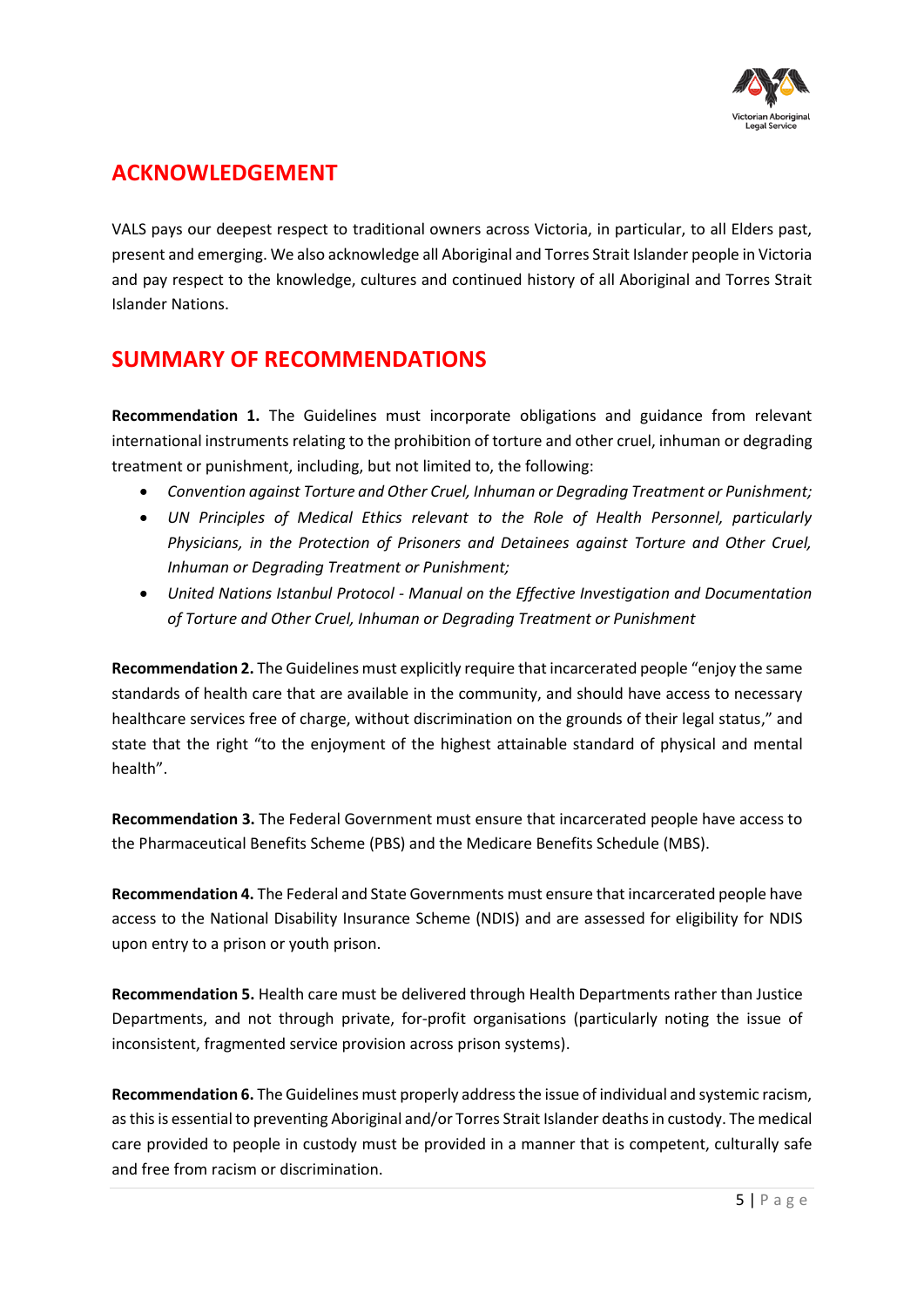

**Recommendation 7.** "Cultural safety is determined by Aboriginal and Torres Strait Islander individuals, families and communities. Culturally safe practise is the ongoing critical reflection of health practitioner knowledge, skills, attitudes, practising behaviours and power differentials in delivering safe, accessible and responsive healthcare free of racism."

**Recommendation 8.** The Guidelines must mandate that healthcare providers respect Aboriginal and/or Torres Strait Islander people's culture.

**Recommendation 9.** The Guidelines must mandate that healthcare providers maintain a publicly available cultural safety policy and require staff to undertake appropriate training and education (including cultural awareness, anti-racism and human rights training), which is co-created and codelivered with Aboriginal Community Controlled Organisations. Training must be delivered at regular intervals, as refreshers are essential.

**Recommendation 10.** The Guidelines must mandate that healthcare providers employ Aboriginal health, and social & emotional wellbeing officers at all prisons. Aboriginal Health Workers and Wellbeing Officers should see an Aboriginal person within hours of their entry into prison or youth prison. Under *Criterion C1.1 – Information about your health service* ("Our patients can access up-todate information about the health service"), it should be made clear that this information must be provided upon reception.

**Recommendation 11.** The Guidelines must address the importance of Aboriginal Self Determination and the role of Aboriginal Community Controlled Health Organisations (ACCHOs). A model of delivery of primary health services by Aboriginal Community Controlled Health Organisations in places of detention should be supported, in consultation with ACCHOs.

**Recommendation 12.** The Guidelines must prohibit requiring incarcerated people to pay out-ofpocket medical expenses. Incarcerated people have been deprived of their liberty by the State, and are entirely dependent on the State for both their (drastically reduced) income and healthcare provision.

**Recommendation 13.** Incarcerated people must be entitled to a second medical opinion.

#### **Recommendation 14.**

- The Guidelines must be amended to reflect a higher threshold for the use of restrictive practices, as a patient being 'uncooperative' or 'disruptive' is an inappropriately low threshold.
- Restraints must not be used: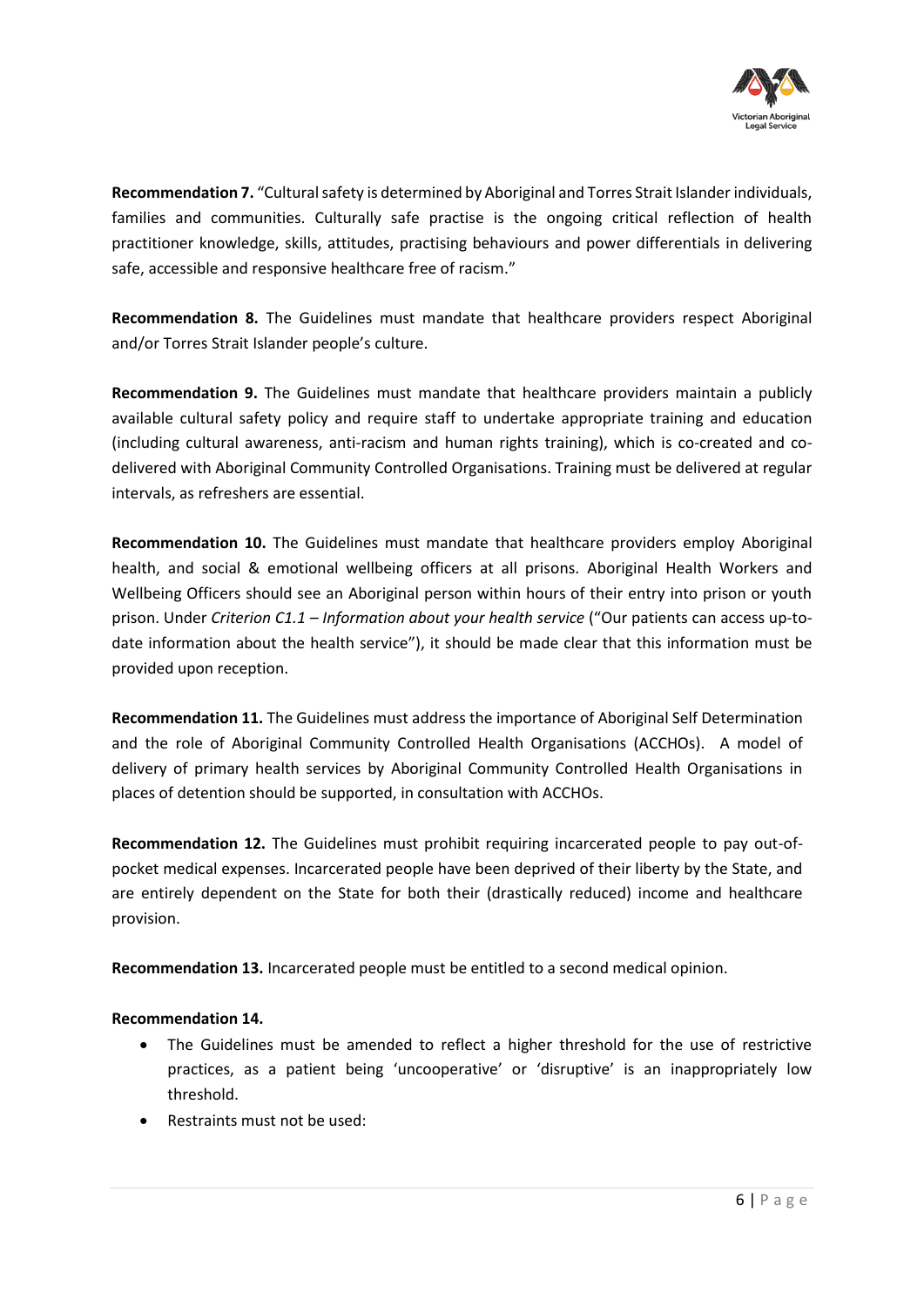

- $\circ$  "unless a procedure is determined in accordance with purely medical criteria as being necessary for the protection of the physical or mental health or the safety" of the incarcerated person or others, and
- it "presents no hazard to [the incarcerated person's] physical or mental health."
- Use of restraints must not be used for punishment, discipline, or to facilitate compliance with an order or direction.
- Any use of force/restraint should be exceptional, as a last resort, when all other control methods (including de-escalation techniques) have been exhausted and failed.
- The safety of the patient must be a prime consideration.
- Use of force should be used restrictively, for no longer than is strictly necessary.
- A minimum level of restraint/degree of force should be used.
- Use of force/restraint should never involve deliberate infliction of pain and should not cause humiliation or degradation.
- The "use of methods of chemical restraint must be avoided. When sedation is used as chemical restraint it must be strictly controlled and limited solely to the prevention of acts of violence against others or of self-harm."<sup>11</sup> The use of chemical (medical and pharmacological) restraints on children must be prohibited.
- Staff who use restraint or force in violation of the rules and standards should be punished.

**Recommendation 15.** The Guidelines must provide guidance on the use of solitary confinement in all prisons and youth prisons, including for the purposes of controlling infectious diseases.

- No person should ever be placed in solitary confinement, noting people who are particularly vulnerable to the harms – Aboriginal and/or Torres Strait Islander people, children, people with mental or physical disabilities, people histories of trauma.
- Prolonged solitary confinement can amount to torture, and no one should be subjected to this.

**Recommendation 16.** The Guidelines must clearly state that any adverse impact/reprisals as a result of an incarcerated person making a complaint are prohibited (including, but not limited to, the quality of healthcare provided), and will lead to staff disciplinary processes, including termination in serious instances.

**Recommendation 17.** The Guidelines must clearly state that the health care staff's clinical autonomy must take precedence over operational considerations of the prison/youth prison, except in exceptional circumstances.

**Recommendation 18.** The need and priority for clinical care must not to be determined by prison staff. They do not have the qualifications to make such critical decisions. Prisons must provide 24 hours a

<sup>11</sup> Means of restraint, available at [https://www.apt.ch/en/knowledge-hub/detention-focus-database/safety-order-and](https://www.apt.ch/en/knowledge-hub/detention-focus-database/safety-order-and-discipline/means-restraint)[discipline/means-restraint](https://www.apt.ch/en/knowledge-hub/detention-focus-database/safety-order-and-discipline/means-restraint)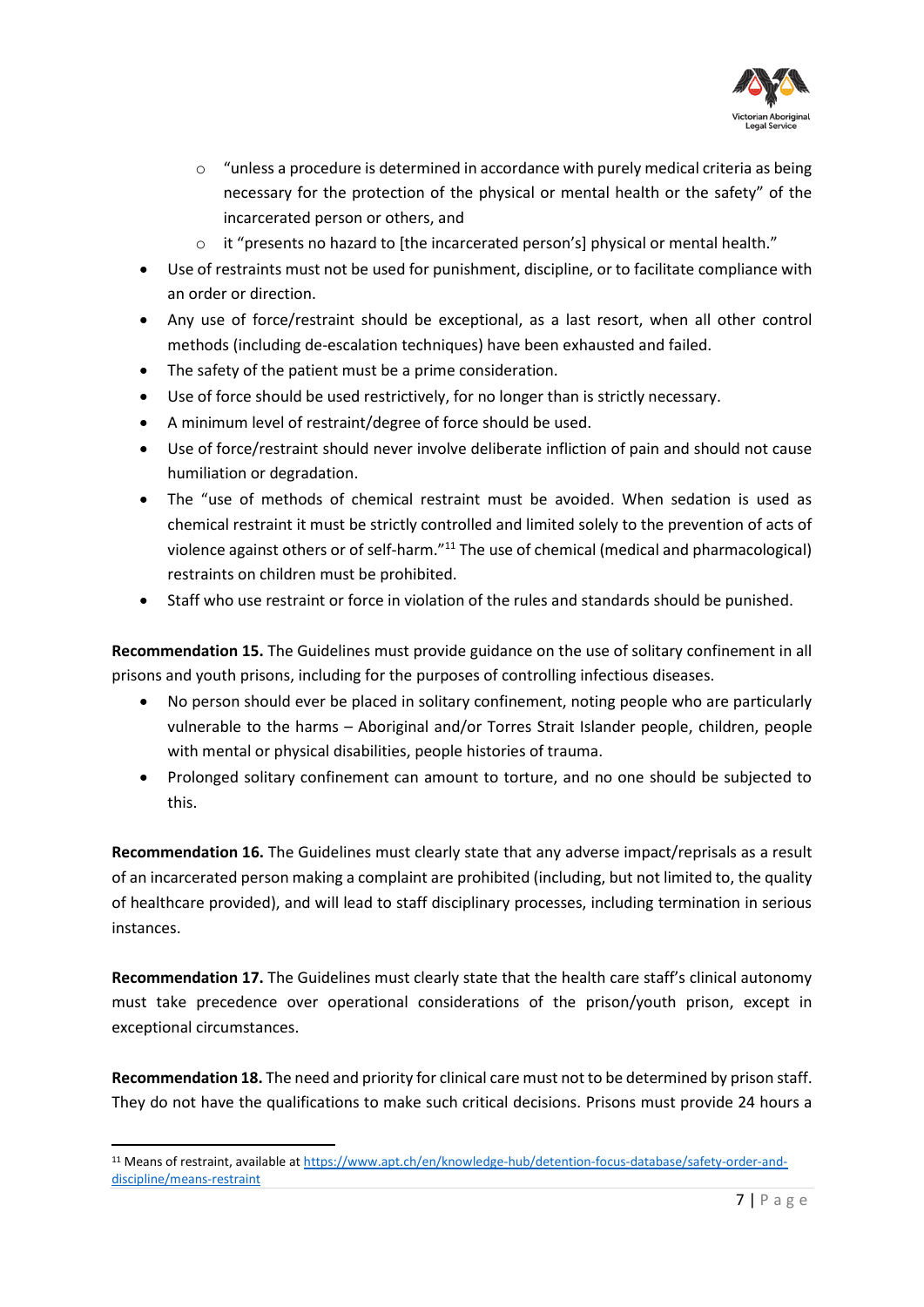

day access to appropriately qualified medical practitioners and nursing staff, who are adequately equipped and available to conduct a meaningful physical review of the person on the premises. This is also essential to enable clinical handover, addressed in the Guidelines.

**Recommendation 19.** The Guidelines must make the following harm reduction programs mandatory:

- an opioid agonist therapy program;
- access to substance misuse counselling;
- information on the prevention of transmission of blood-borne viruses;
- the distribution of condoms and lubricant.

**Recommendation 20.** The Guidelines must make the following mandatory:

- Physical cell checks of persons in custody must be frequent and thorough, including meaningful assessments of health and wellbeing. People who are identified as at-risk must be regularly monitored.
- Where a person has exhibited any signs or symptoms of illness, cell checks must be completed by qualified medical staff.
- Cell checks should never be conducted in a cursory fashion through a cell 'peep hole', under any circumstances.
- Where prison officers or medical staff observe behaviour during routine cell checks, whether by reason of its unusualness or because it is inexplicable on the known facts, that is sufficient to cause concern, the incarcerated person should be taken immediately to a hospital, or a doctor summoned, so that a proper diagnosis can be made.

**Recommendation 21.** In all cases where there are known health conditions, or the person reports any unexplained symptom or pain, it is incumbent on officers to act with urgency when the condition manifests and provide urgent review by a qualified medical practitioner.

**Recommendation 22.** In all cases where a person in custody reports a sudden, unexpected, or medically significant increase in pain, or new or changing symptoms, the person should be immediately conveyed to hospital by ambulance.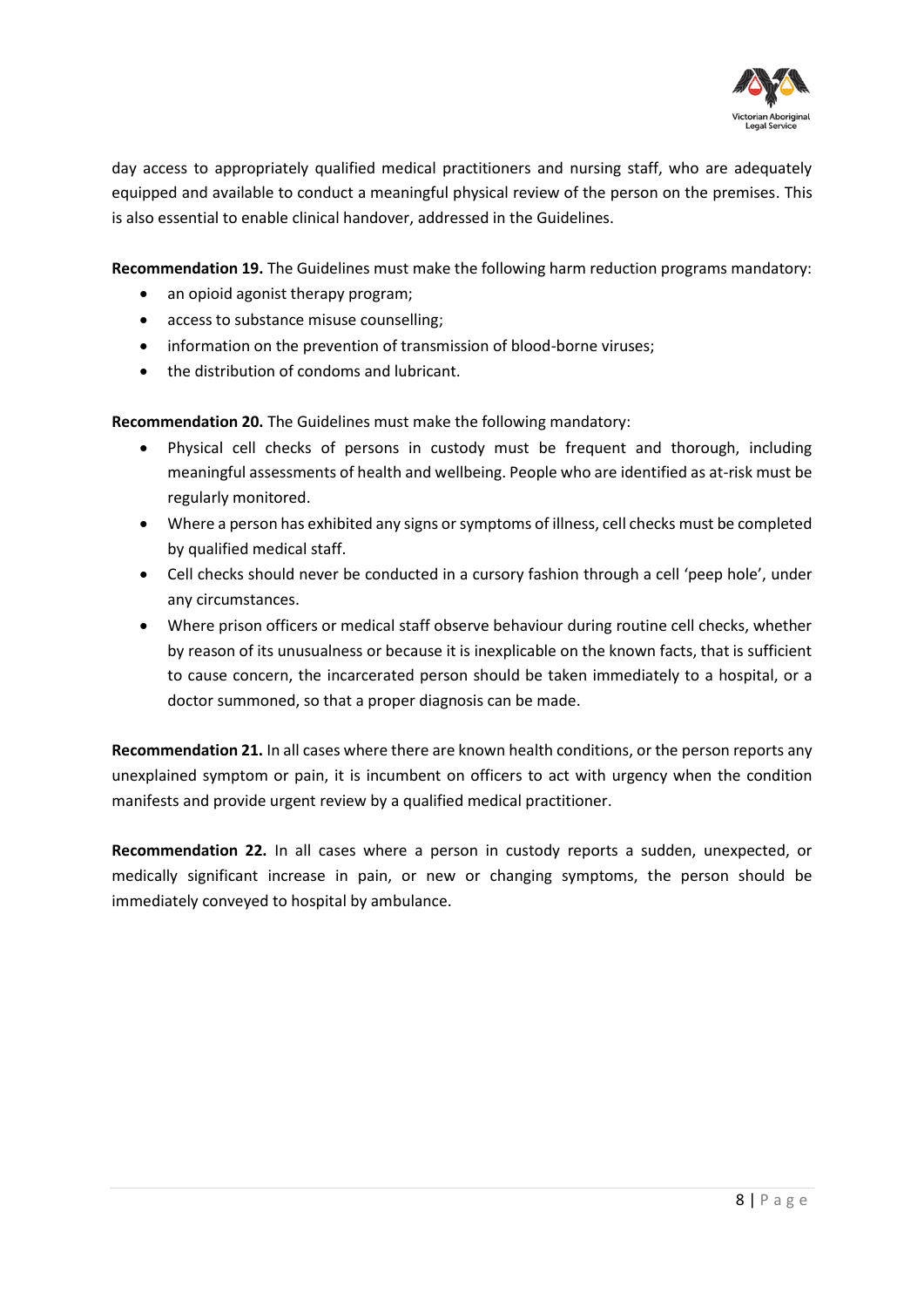

## <span id="page-8-0"></span>**DETAILED SUBMISSIONS**

## <span id="page-8-1"></span>Torture and Cruel, Inhuman or Degrading Treatment or Punishment

The *UN Principles of Medical Ethics relevant to the Role of Health Personnel, particularly Physicians, in the Protection of Prisoners and Detainees against Torture and Other Cruel, Inhuman or Degrading Treatment or Punishment<sup>12</sup>* are not addressed in the Guidelines. VALS particularly highlights Principle 4(b):

It is a contravention of medical ethics for health personnel, particularly physicians… To certify, or to participate in the certification of, the fitness of prisoners or detainees for any form of treatment or punishment that may adversely affect their physical or mental health and which is not in accordance with the relevant international instruments, or to participate in any way in the infliction of any such treatment or punishment which is not in accordance with the relevant international instruments.

The Guidelines also make no mention of the *United Nations Istanbul Protocol - Manual on the Effective Investigation and Documentation of Torture and Other Cruel, Inhuman or Degrading Treatment or Punishment*, <sup>13</sup> which are "intended to serve as international guidelines for the assessment of persons who allege torture and ill-treatment, for investigating cases of alleged torture and for reporting findings to the judiciary or any other investigative body." The Protocol states that:

This manual was developed to enable States to address one of the most fundamental concerns in protecting individuals from torture—effective documentation. Such documentation brings evidence of torture and ill-treatment to light so that perpetrators may be held accountable for their actions and the interests of justice may be served.

#### **RECOMMENDATION**

**Recommendation 1.** The Guidelines must incorporate obligations and guidance from relevant international instruments relating to the prohibition of, and accountability for, torture and other cruel, inhuman or degrading treatment or punishment, including, but not limited to, the following:

- *Convention against Torture and Other Cruel, Inhuman or Degrading Treatment or Punishment;*
- *UN Principles of Medical Ethics relevant to the Role of Health Personnel, particularly Physicians, in the Protection of Prisoners and Detainees against Torture and Other Cruel, Inhuman or Degrading Treatment or Punishment;*
- *United Nations Istanbul Protocol - Manual on the Effective Investigation and Documentation of Torture and Other Cruel, Inhuman or Degrading Treatment or Punishment*

<sup>12</sup> Available at [https://www.ohchr.org/en/instruments-mechanisms/instruments/principles-medical-ethics-relevant-role](https://www.ohchr.org/en/instruments-mechanisms/instruments/principles-medical-ethics-relevant-role-health-personnel)[health-personnel](https://www.ohchr.org/en/instruments-mechanisms/instruments/principles-medical-ethics-relevant-role-health-personnel)

<sup>13</sup> Available at<https://www.ohchr.org/sites/default/files/documents/publications/training8rev1en.pdf>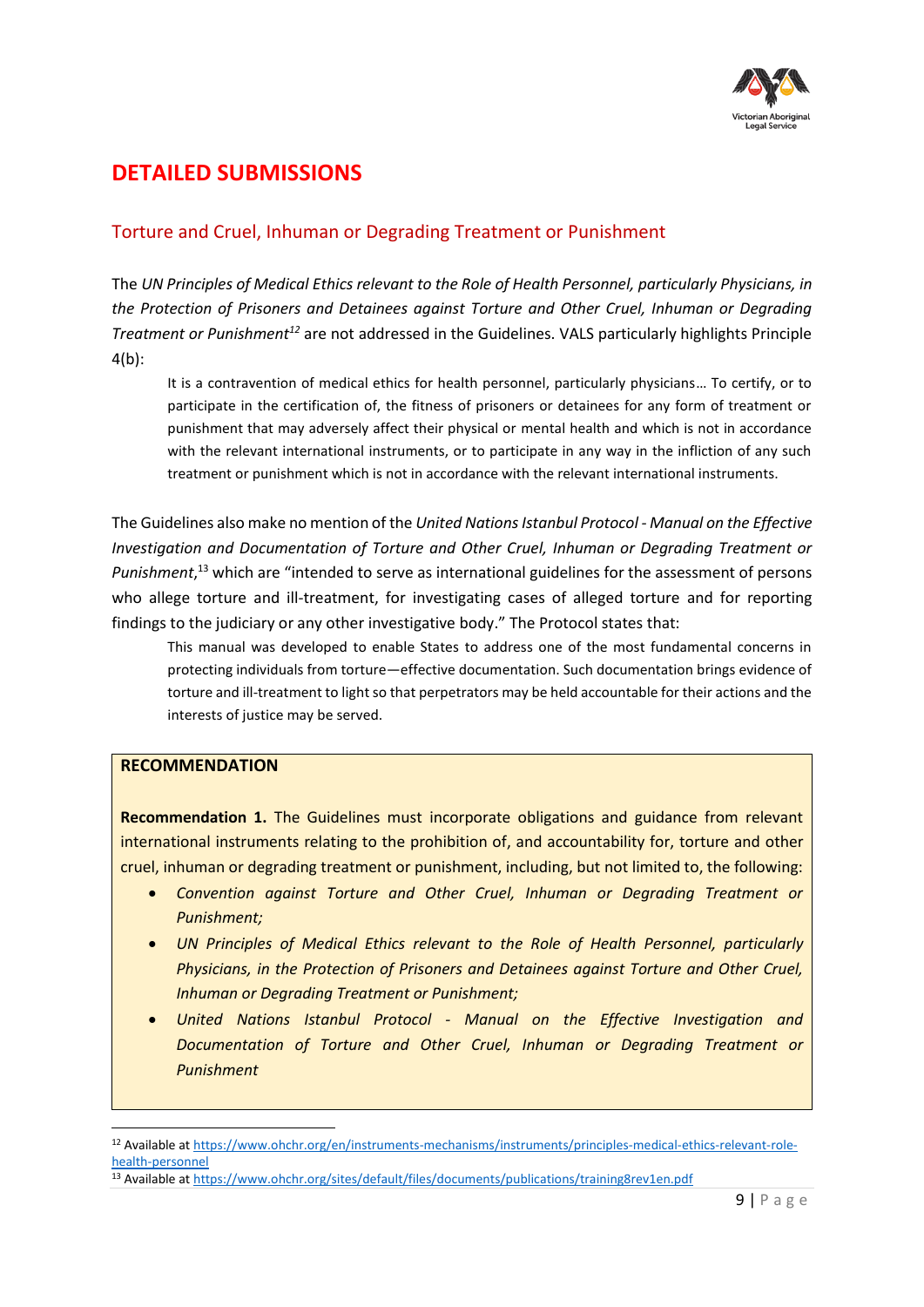

## <span id="page-9-0"></span>Equivalency of Healthcare

The Guidelines state the following:

All people in prison must be able to access timely and effective primary healthcare, commensurate with the healthcare that would be available in the Australian community for their condition/s and identified level of vulnerability.

The Guidelines must, instead, require that the healthcare provided is equivalent to that provided in the community. The Guidelines must reflect the language used in international law. The *United Nations Standard Minimum Rules for the Treatment of Prisoners<sup>14</sup>* (the Mandela Rules) make clear that "prisoners should enjoy the same standards of health care that are available in the community, and should have access to necessary healthcare services free of charge, without discrimination on the grounds of their legal status." The obligation to provide equivalence of medical care to people deprived of their liberty is echoed in the *International Covenant on Economic, Social and Cultural Rights*, <sup>15</sup> which emphasises "the right of everyone to the enjoyment of the highest attainable standard of physical and mental health."

The Guidelines discuss comparable medical care to that in the community, but fail to address some of the fundamental issues that impede truly equivalent care being provided to incarcerated people. There is a passing mention of Medicare, and no mention of either the Pharmaceutical Benefits Scheme (**PBS**) or National Disability Insurance Scheme (**NDIS**). The need for Health Departments to provide healthcare in prisons, and the problematic privatisation and fragmentation of healthcare across prison systems are not given the requisite attention.

The challenges inherent to a fragmented, privatised system are alluded to in the Guidelines:

Prisoners may be frequently and rapidly transferred to alternative locations. To ensure continuity of care across health services in different prisons, your health service needs to develop a routine procedure for the way in which health information is transferred to a new location.

#### **RECOMMENDATIONS**

**Recommendation 2.** The Guidelines must explicitly require that incarcerated people "enjoy the same standards of health care that are available in the community, and should have access to necessary healthcare services free of charge, without discrimination on the grounds of their legal status," and state that the right "to the enjoyment of the highest attainable standard of physical and mental health".

<sup>14</sup> Available at [https://www.unodc.org/documents/justice-and-prison-reform/Nelson\\_Mandela\\_Rules-E-ebook.pdf](https://www.unodc.org/documents/justice-and-prison-reform/Nelson_Mandela_Rules-E-ebook.pdf) <sup>15</sup> Available at [https://www.ohchr.org/en/instruments-mechanisms/instruments/international-covenant-economic-social](https://www.ohchr.org/en/instruments-mechanisms/instruments/international-covenant-economic-social-and-cultural-rights)[and-cultural-rights](https://www.ohchr.org/en/instruments-mechanisms/instruments/international-covenant-economic-social-and-cultural-rights)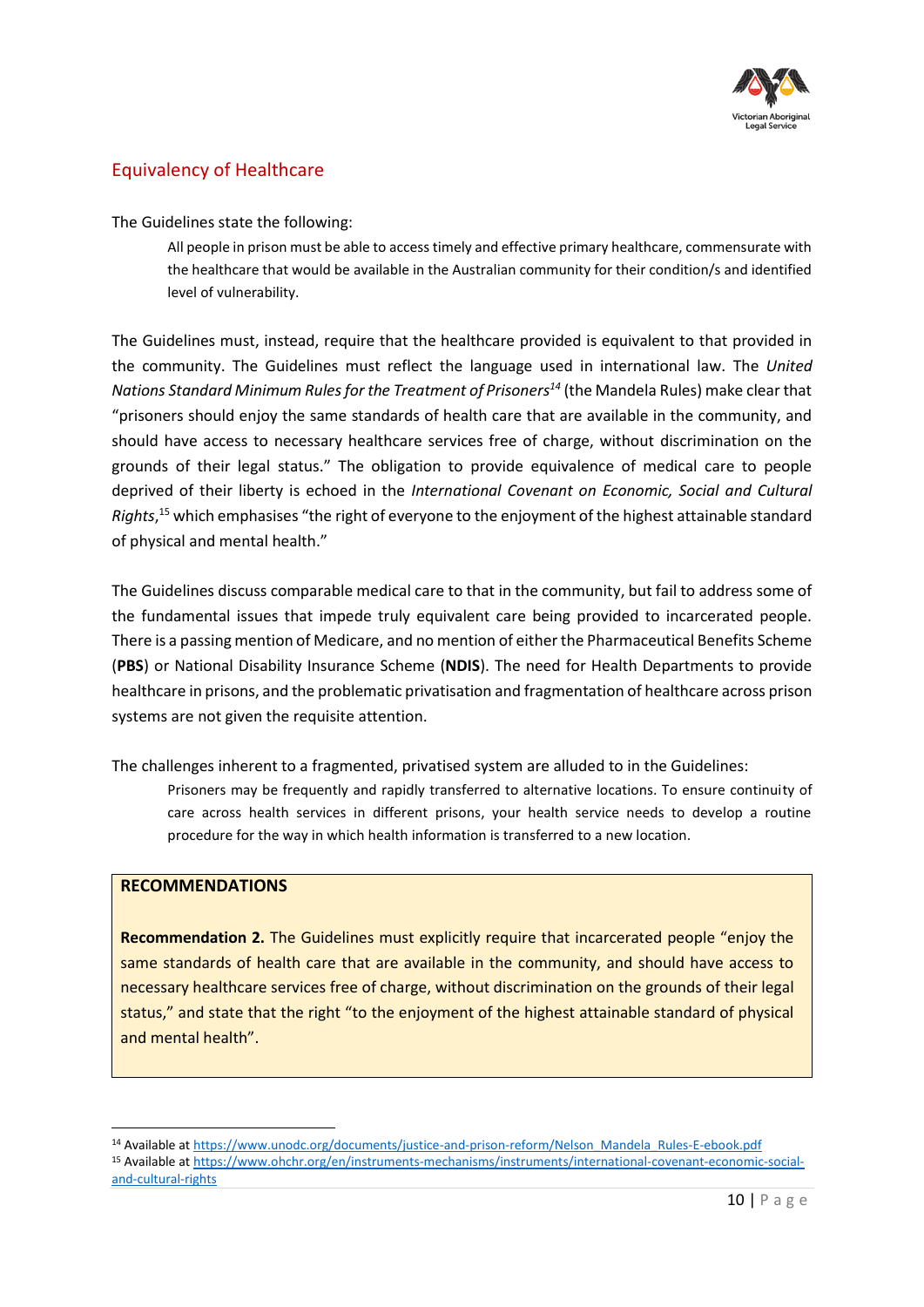

**Recommendation 3.** The Federal Government must ensure that incarcerated people have access to the Pharmaceutical Benefits Scheme (PBS) and the Medicare Benefits Schedule (MBS).

**Recommendation 4.** The Federal and State Governments must ensure that incarcerated people have access to the National Disability Insurance Scheme (NDIS) and are assessed for eligibility for NDIS upon entry to a prison or youth prison.

**Recommendation 5.** Health care must be delivered through Health Departments rather than Justice Departments, and not through private, for-profit organisations (particularly noting the issue of inconsistent, fragmented service provision across prison systems).

## <span id="page-10-0"></span>Systemic and Individual Racism

The Guidelines only mention racism once: "As a peak representative body for Australian general practitioners, the RACGP plays a critical leadership role in challenging discrimination and institutional racism in healthcare."

Last year, a Guardian analysis of 474 Aboriginal and/or Torres Strait Islander Deaths in Custody since 1991, on the 30th anniversary of the report of the Royal Commission into Aboriginal Deaths in Custody (RCIADIC), found that:

For both Aboriginal and Torres Strait Islander people and non-Indigenous people, the most common cause of death was medical problems, followed by self-harm. However, Indigenous people who died in custody were *three times more likely not to receive all necessary medical care*, compared to non-Indigenous people. For Indigenous women, the result was even worse – *less than half received all required medical care* prior to death.<sup>16</sup>

The Australian Health Practitioner Regulation Authority has defined cultural safety as follows:

Cultural safety is determined by Aboriginal and Torres Strait Islander individuals, families and communities. Culturally safe practise is the ongoing critical reflection of health practitioner knowledge, skills, attitudes, practising behaviours and power differentials in delivering safe, accessible and responsive healthcare *free of racism*. 17

The Guidelines must more comprehensively address the issue of individual and systemic racism.

<sup>16</sup> Allam, L. et al. (2021). The facts about Australia's rising toll of Indigenous deaths in custody. Available at [https://www.theguardian.com/australia-news/2021/apr/09/the-facts-about-australias-rising-toll-of-indigenous-deaths-in](https://www.theguardian.com/australia-news/2021/apr/09/the-facts-about-australias-rising-toll-of-indigenous-deaths-in-custody)[custody.](https://www.theguardian.com/australia-news/2021/apr/09/the-facts-about-australias-rising-toll-of-indigenous-deaths-in-custody)

<sup>17</sup> Australian Health Practitioner Regulation Authority, National Scheme's Aboriginal and Torres Strait Islander Health and Cultural Safety Strategy, available a[t https://www.ahpra.gov.au/About-Ahpra/Aboriginal-and-Torres-Strait-Islander-Health-](https://www.ahpra.gov.au/About-Ahpra/Aboriginal-and-Torres-Strait-Islander-Health-Strategy/health-and-cultural-safety-strategy.aspx)[Strategy/health-and-cultural-safety-strategy.aspx](https://www.ahpra.gov.au/About-Ahpra/Aboriginal-and-Torres-Strait-Islander-Health-Strategy/health-and-cultural-safety-strategy.aspx)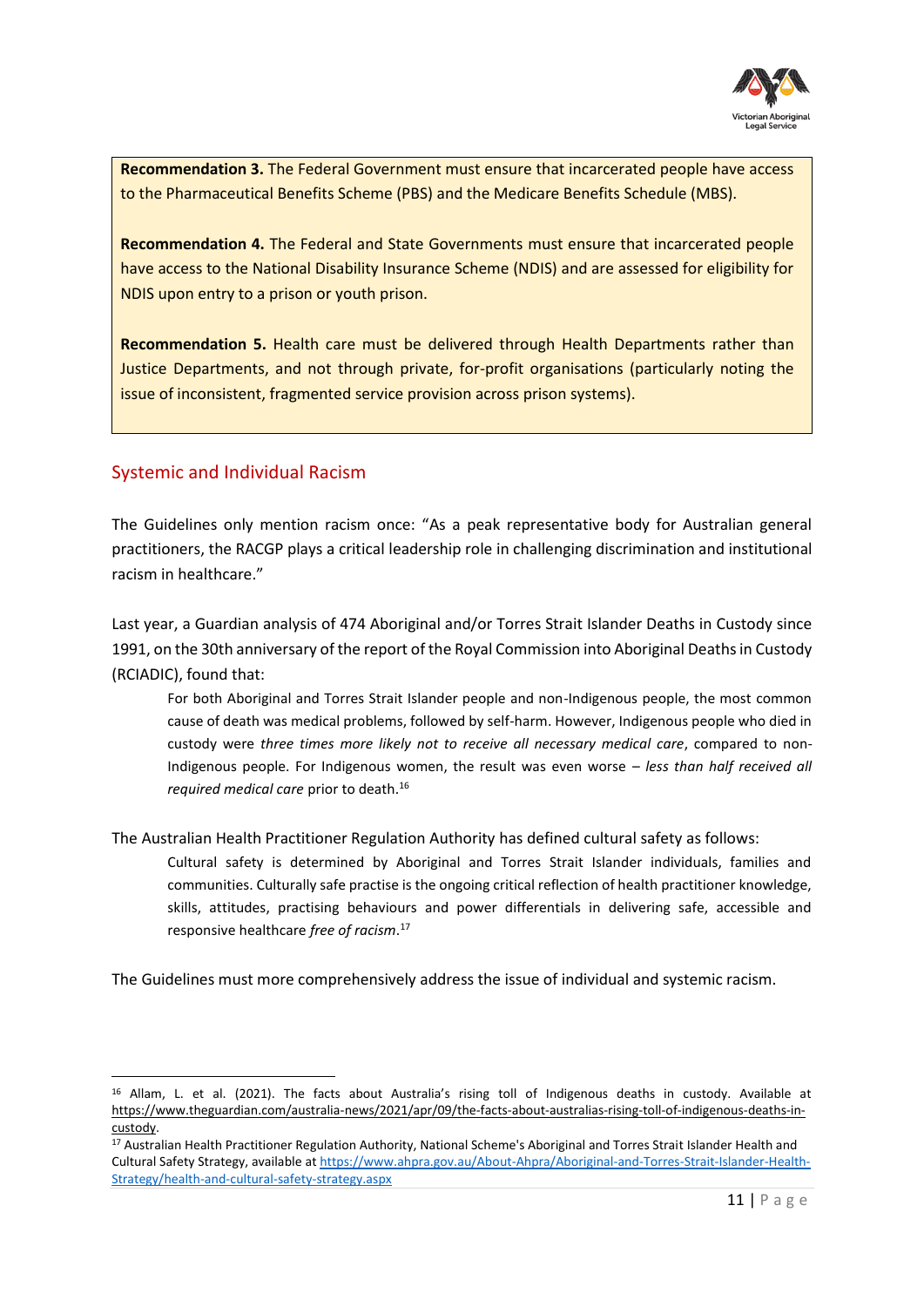

We also note that the number of Aboriginal deaths in custody since the Royal Commission into Aboriginal Deaths in Custody is incorrect; the figure is, devastatingly, now more than 500.

#### **RECOMMENDATION**

**Recommendation 6.** The Guidelines must properly address the issue of individual and systemic racism, as this is essential to preventing Aboriginal and/or Torres Strait Islander deaths in custody. The medical care provided to people in custody must be provided in a manner that is competent, culturally safe and free from racism or discrimination.

#### <span id="page-11-0"></span>Culturally Safe Healthcare

VALS notes the above definition of cultural safety.

VALS also brings to the RACGP's attention the following:

Cultural safety is an environment that is spiritually, socially and emotionally safe, as well as physically safe for people; where there is no assault, challenge or denial of their identity, of who they are and what they need. It is about shared respect, shared meaning, shared knowledge and experience, of learning together with dignity, and truly listening.<sup>18</sup>

Under *Criterion C2.1 – Respectful and culturally appropriate care*, we recommend elevating the obligation from "considers" to "respects":

Our health service, in providing patient healthcare, considers patients' rights, beliefs, and their religious and cultural backgrounds.

The following should be mandatory (in the Guidelines, this is discretionary):

maintain a cultural safety policy for the health service team and patients so that your health service team knows they are required to provide care that is respectful of a person's culture and beliefs, and that is free from discrimination

provide appropriate training and education so that the health service team knows how to help patients feel culturally safe in the service provide access to cultural awareness and cultural safety training for the health service team and keep records of the training in the health service's training register.

VALS also highlights that there is no mention of Aboriginal Self Determination in the Guidelines, nor is there any mention of Aboriginal Community Controlled Health Organisations (ACCHOs). This is a glaring oversight, that should be addressed.

<sup>18</sup> Robyn Williams, 'Cultural Safety – What does it mean for our work practice?' (1999) 23 Australian and New Zealand Journal of Public Health 2.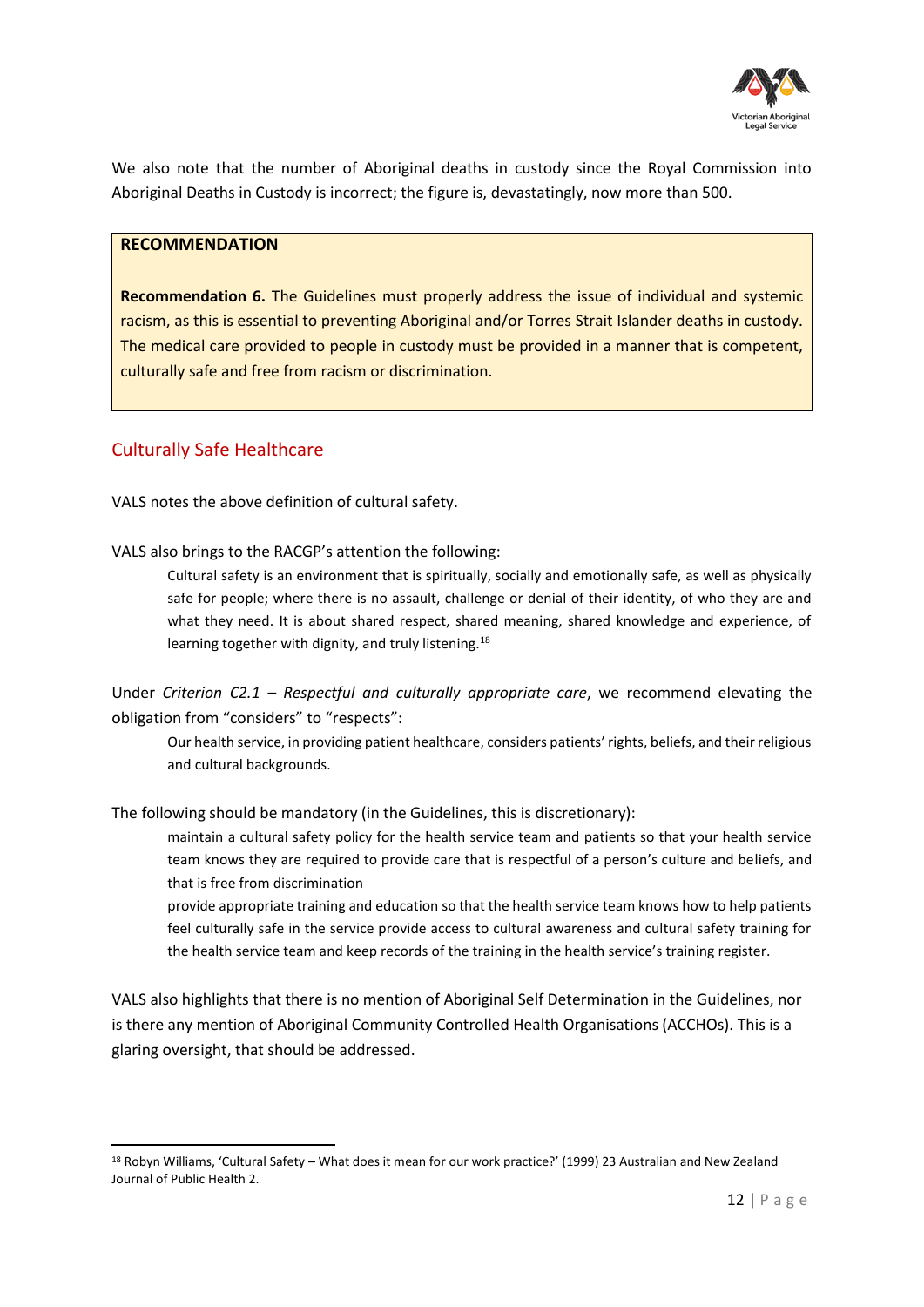

#### **RECOMMENDATIONS**

**Recommendation 7.** "Cultural safety is determined by Aboriginal and Torres Strait Islander individuals, families and communities. Culturally safe practise is the ongoing critical reflection of health practitioner knowledge, skills, attitudes, practising behaviours and power differentials in delivering safe, accessible and responsive healthcare free of racism."

**Recommendation 8.** The Guidelines must mandate that healthcare providers respect Aboriginal and/or Torres Strait Islander people's culture.

**Recommendation 9.** The Guidelines must mandate that healthcare providers maintain a publicly available cultural safety policy and require staff to undertake appropriate training and education (including cultural awareness, anti-racism and human rights training), which is co-created and codelivered with Aboriginal Community Controlled Organisations. Training must be delivered at regular intervals, as refreshers are essential.

**Recommendation 10.** The Guidelines must mandate that healthcare providers employ Aboriginal health, and social & emotional wellbeing officers at all prisons. Aboriginal Health Workers and Wellbeing Officers should see an Aboriginal person within hours of their entry into prison or youth prison. Under *Criterion C1.1 – Information about your health service* ("Our patients can access upto-date information about the health service"), it should be made clear that this information must be provided upon reception.

**Recommendation 11.** The Guidelines must address the importance of Aboriginal Self Determination and the role of Aboriginal Community Controlled Health Organisations (ACCHOs). A model of delivery of primary health services by Aboriginal Community Controlled Health Organisations in places of detention should be supported, in consultation with ACCHOs.

## <span id="page-12-0"></span>Out-of-Pocket Healthcare Costs

Under *Criterion C1.5 – Costs associated with care initiated by the health service*, the following is stated: Where a referral is required to an external service, patients must be informed that there may be a cost of engaging private services. Such referrals may also incur transport costs to the patient.

Yet, earlier in the Guidelines, the following was highlighted:

People who are detained in prison are considered to be one of the most vulnerable and disadvantaged groups in Australia. Compared to the general population, a large proportion of the prison population have experienced homelessness and periods of long-term unemployment. Many of those who end up in prison are also likely to be or have been victims of sexual and/or domestic abuse and violence.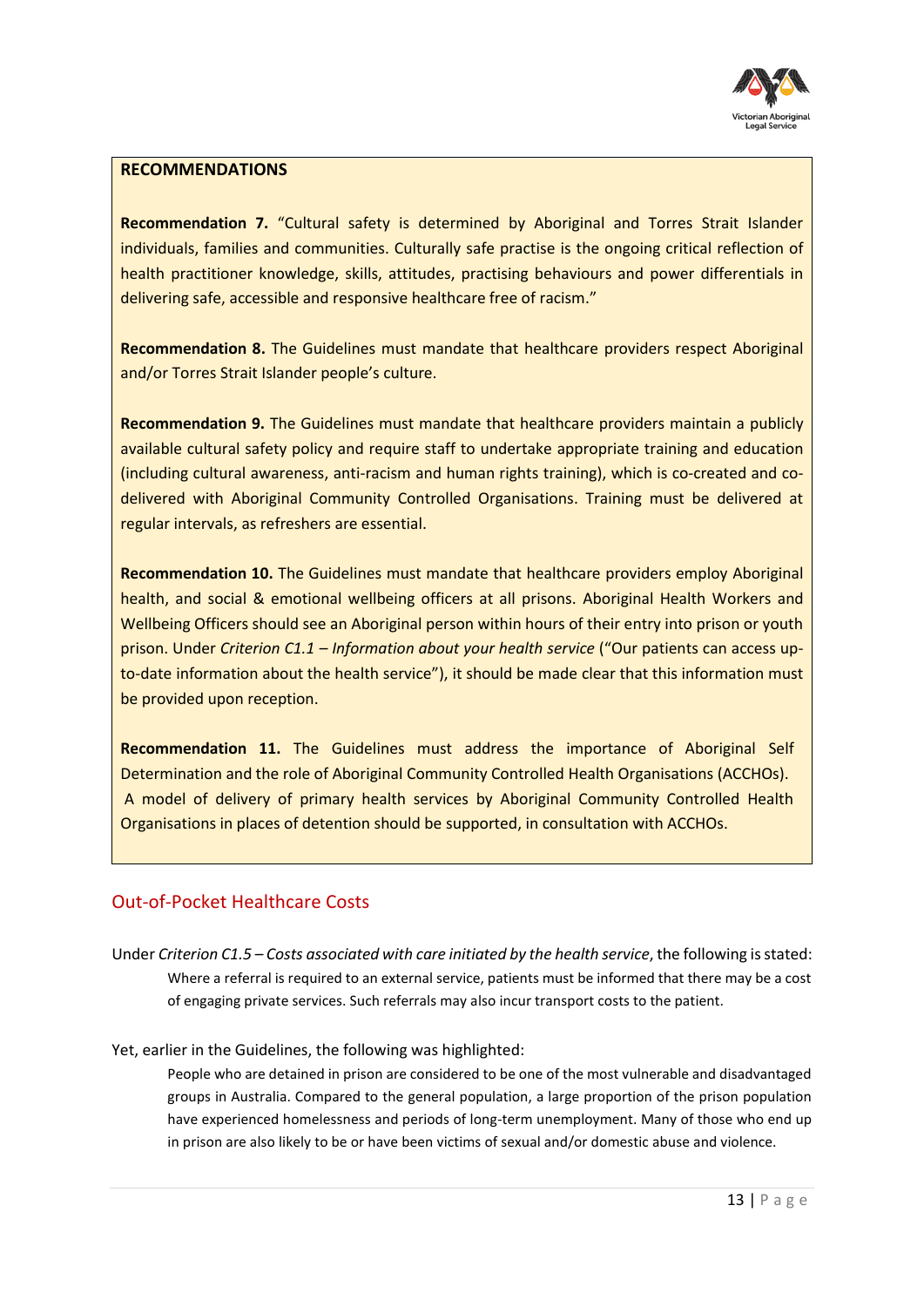

Incarcerated people do not receive welfare benefits. Those who are able to work while incarcerated, earn very little, much less than they would earn in the community. For example, in Victoria, at Level 1 people earn \$8.95 per day, at Level 2 \$7.75 per day and at Level 3 \$6.50 per day. People on remand or with short-term illnesses (less than 4 weeks) earn \$3.30 per weekday, and incarcerated people aged over 65 years or with a long-term certified illness earn \$6.00 per weekday.<sup>19</sup>

Incarcerated people's families are frequently not in a position to pay for medical costs. Requiring incarcerated people to pay out-of-pocket medical expenses when they are in such a disadvantageous position is not equivalency of medical care, and puts their health and lives at risk.

#### **RECOMMENDATION**

**Recommendation 12.** The Guidelines must prohibit requiring incarcerated people to pay out-ofpocket medical expenses. Incarcerated people have been deprived of their liberty by the State, and are entirely dependent on the State for both their (drastically reduced) income and healthcare provision.

## <span id="page-13-0"></span>Second Opinions

*Criterion C2.1 – Respectful and culturally appropriate care* states the following:

Patients with decision-making capacity have the right to refuse a recommended treatment, medicines, advice or procedure and to seek clinical opinions from other healthcare providers. However, there may not be an obligation on the health service to enact such a request in the prison setting.

It also states the following regarding second opinions:

If the practitioner is aware that the patient wishes to seek another clinical opinion they could offer to provide a referral to the provider who is to give that opinion. Document in the patient's health record:

- the patient's decision
- the actions taken by the practitioner
- any referrals to other care providers.

You can also encourage patients to notify their practitioner when they decide to follow another healthcare provider's advice so that the practitioner can discuss any potential risks of this decision. In prison settings, there are scenarios where it may not be possible to refer a patient for a second opinion. If this is the case, practitioners must explain to the patient the reasons for not being able to refer and document this in the patient's health record.

#### **RECOMMENDATION**

**Recommendation 13.** Incarcerated people must be entitled to a second medical opinion.

<sup>19</sup> Corrections Victoria, Deputy Commissioner's Instruction - 3.03 Prison Industries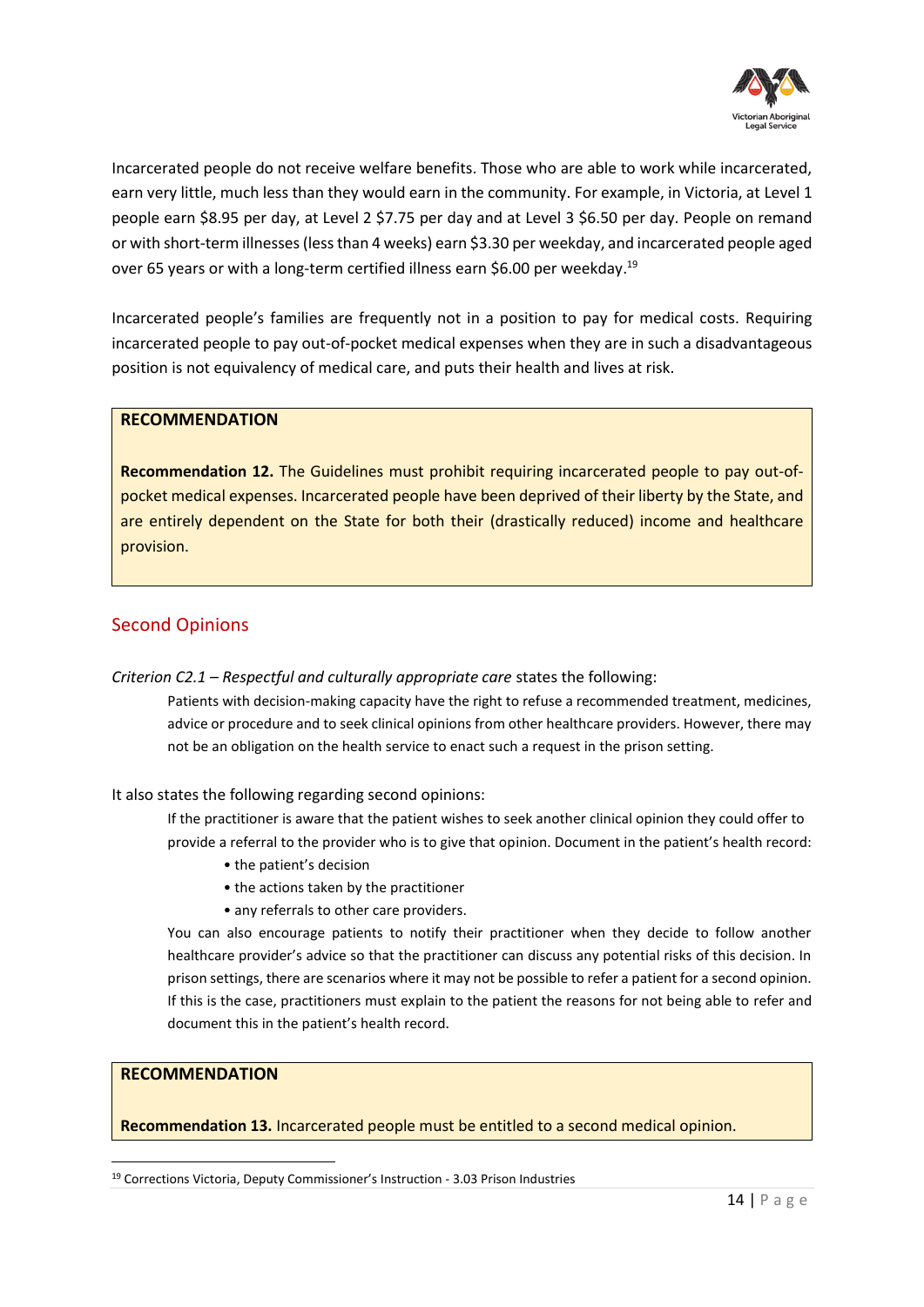

### <span id="page-14-0"></span>Restrictive Practices

#### Restraints

Under *Criterion PHS 2.4 – Transfer of care and the patient–practitioner relationship,* the Guidelines state the following:

The health service must uphold the rights of an individual in prison to be treated in the least restrictive environment and to the extent that it does not impose serious risk to the individual or others. The safety of the patient, health service and prison staff, and any staff transporting a patient are paramount. In instances such as where an individual in prison is uncooperative, disruptive or violent, restraints could be considered as a last resort by clinical staff. If so, restraint must be used to the minimum extent necessary to provide care or transfer a patient. In prison, restraints are administered by prison staff under the advice of a member of the clinical team. If a chemical restraint is used, it must be administered and supervised by a member of the clinical team.

The health service must maintain a policy on the use of restraints and comply with relevant state and territory legislation.

Your health service will not make decisions regarding restraint in isolation of a governing body's policy. Your health service must:

- maintain a policy on the use of restraints
- respect the safety and dignity of any individual being restrained
- demonstrate how the health service policy on the use of restraints integrates with any policies
- enforced by an agency (eg the Department of Justice)
- document all use of restraints, including:
	- o the assessment for use of restraint
	- o the reasons for restraint
	- o the instruments and method used to restrain an individual
	- o any injury received as a result of restraint
	- o any further reporting of the use of restraint outside of the health service.

The threshold identified above is too low  $-$  "In instances such as where an individual in prison is *uncooperative, disruptive* or violent, restraints could be considered as a last resort by clinical staff" – and there is insufficient guidance in the Guidelines regarding the use of force.

VALS brings to the RACGP's attention Principle 5 of the *Principles of Medical Ethics relevant to the Role of Health Personnel, particularly Physicians, in the Protection of Prisoners and Detainees against Torture and Other Cruel, Inhuman or Degrading Treatment or Punishment:*

It is a contravention of medical ethics for health personnel, particularly physicians, to participate in any procedure for restraining a prisoner or detainee unless such a procedure is determined in accordance with purely medical criteria as being necessary for the protection of the physical or mental health or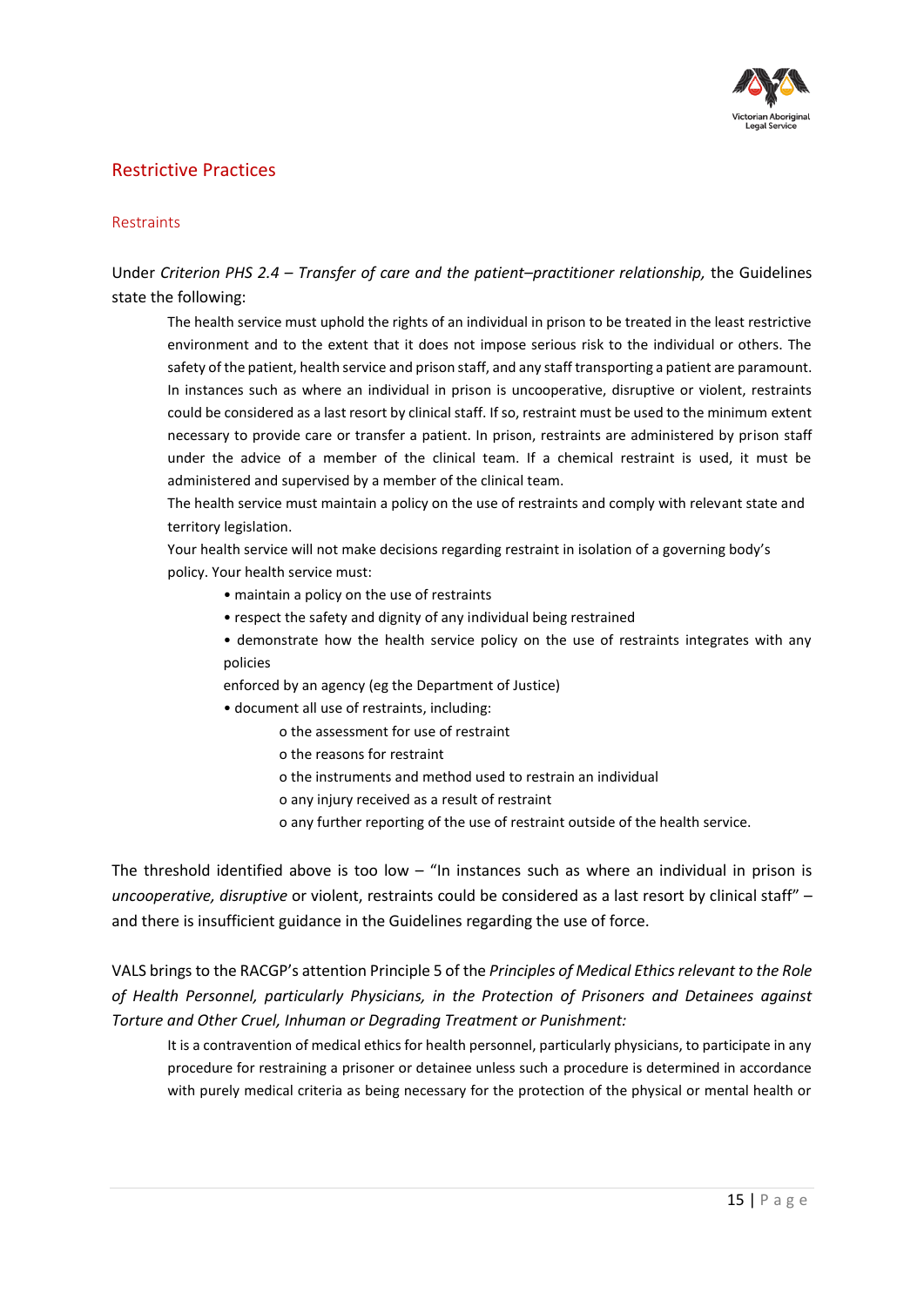

the safety of the prisoner or detainee himself, of his fellow prisoners or detainees, or of his guardians, and presents no hazard to his physical or mental health.<sup>20</sup>

VALS also highlights the position of the Association for the Prevention of Torture, that the use of methods of chemical restraint must be avoided. When sedation is used as chemical restraint it must be strictly controlled and limited solely to the prevention of acts of violence against others or of self-harm.<sup>21</sup>

#### **RECOMMENDATION**

#### **Recommendation 14.**

- The Guidelines must be amended to reflect a higher threshold for the use of restrictive practices, as a patient being 'uncooperative' or 'disruptive' is an inappropriately low threshold.
- Restraints must not be used:
	- $\circ$  "unless a procedure is determined in accordance with purely medical criteria as being necessary for the protection of the physical or mental health or the safety" of the incarcerated person or others, and
	- o it "presents no hazard to [the incarcerated person's] physical or mental health."
- Use of restraints must not be used for punishment, discipline, or to facilitate compliance with an order or direction.
- Any use of force/restraint should be exceptional, as a last resort, when all other control methods (including de-escalation techniques) have been exhausted and failed.
- The safety of the patient must be a prime consideration.
- Use of force should be used restrictively, for no longer than is strictly necessary.
- A minimum level of restraint/degree of force should be used.
- Use of force/restraint should never involve deliberate infliction of pain and should not cause humiliation or degradation.
- The "use of methods of chemical restraint must be avoided. When sedation is used as chemical restraint it must be strictly controlled and limited solely to the prevention of acts of violence against others or of self-harm."<sup>22</sup> The use of chemical (medical and pharmacological) restraints on children must be prohibited.
- Staff who use restraint or force in violation of the rules and standards should be punished.

<sup>20</sup> Available at [https://www.ohchr.org/en/instruments-mechanisms/instruments/principles-medical-ethics-relevant-role](https://www.ohchr.org/en/instruments-mechanisms/instruments/principles-medical-ethics-relevant-role-health-personnel)[health-personnel](https://www.ohchr.org/en/instruments-mechanisms/instruments/principles-medical-ethics-relevant-role-health-personnel)

<sup>&</sup>lt;sup>21</sup> Means of restraint, available at [https://www.apt.ch/en/knowledge-hub/detention-focus-database/safety-order-and](https://www.apt.ch/en/knowledge-hub/detention-focus-database/safety-order-and-discipline/means-restraint)[discipline/means-restraint](https://www.apt.ch/en/knowledge-hub/detention-focus-database/safety-order-and-discipline/means-restraint)

<sup>22</sup> Means of restraint, available at [https://www.apt.ch/en/knowledge-hub/detention-focus-database/safety-order-and](https://www.apt.ch/en/knowledge-hub/detention-focus-database/safety-order-and-discipline/means-restraint)[discipline/means-restraint](https://www.apt.ch/en/knowledge-hub/detention-focus-database/safety-order-and-discipline/means-restraint)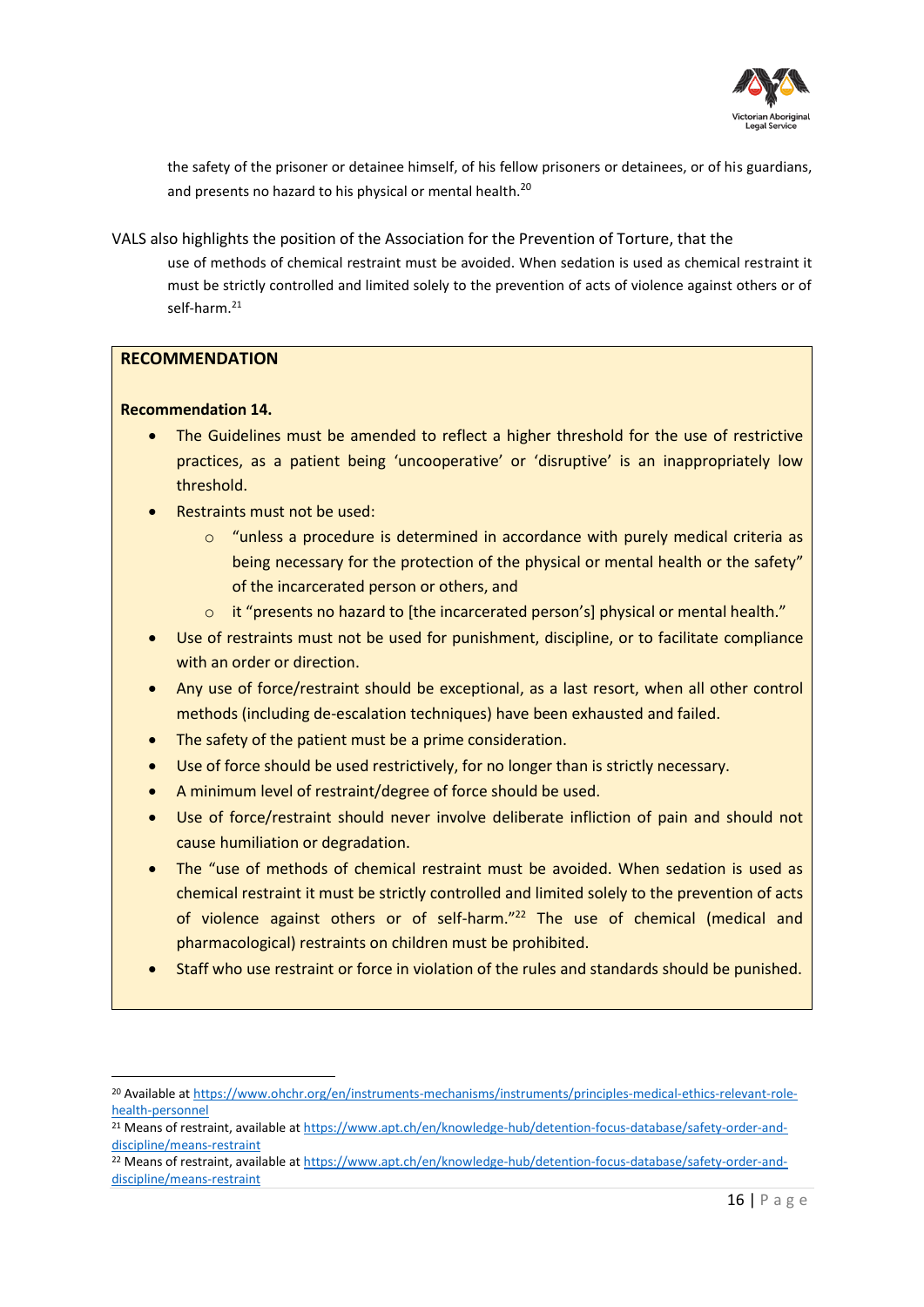

#### Isolation

The Guidelines are silent on solitary confinement and prolonged solitary confinement.

The UN Mandela Rules define solitary confinement as the "'confinement of prisoners for 22 hours or more a day without meaningful human contact," and define prolonged solitary confinement as solitary confinement for a time period in excess of 15 consecutive days.<sup>23</sup> They state that solitary confinement "shall be used only in exceptional cases as a last resort, for as short a time as possible and subject to independent review, and only pursuant to the authorization by a competent authority."<sup>24</sup> They prohibit the use of solitary confinement for people "with mental or physical disabilities when their conditions would be exacerbated by such measures." 25

The UN Havana Rules, which focus on children, state that "all disciplinary measures constituting cruel, inhuman or degrading treatment shall be strictly prohibited, including corporal punishment, placement in a dark cell, closed or solitary confinement or any other punishment that may compromise the physical or mental health of the juvenile concerned." <sup>26</sup> The Committee on The Rights of the Child has reiterated that solitary confinement should not be used on children.<sup>27</sup>

Solitary confinement has a particularly detrimental impact on Aboriginal people, with the Royal Commission into Aboriginal Deaths in Custody noting that it is "undesirable in the highest degree that an Aboriginal person in prison should be placed in segregation or isolated detention."<sup>28</sup>

#### **RECOMMENDATION**

**Recommendation 15.** The Guidelines must provide guidance on the use of solitary confinement in all prisons and youth prisons, including for the purposes of controlling infectious diseases.

- No person should ever be placed in solitary confinement, noting people who are particularly vulnerable to the harms – Aboriginal and/or Torres Strait Islander people, children, people with mental or physical disabilities, people histories of trauma.
- Prolonged solitary confinement can amount to torture, and no one should be subjected to this.

<sup>23</sup> Rule 44 of the Mandela Rules.

<sup>24</sup> Rule 45(1), ibid.

<sup>25</sup> Rule 45(2), ibid.

<sup>26</sup> Rule 6.7 of the Havana Rules.

<sup>&</sup>lt;sup>27</sup> United Nations Committee on the Rights of the Child (2019). General Comment No. 24 on children's rights in the child justice system, at (95(h).

<sup>&</sup>lt;sup>28</sup> Available at <http://www.austlii.edu.au/au/other/IndigLRes/rciadic/>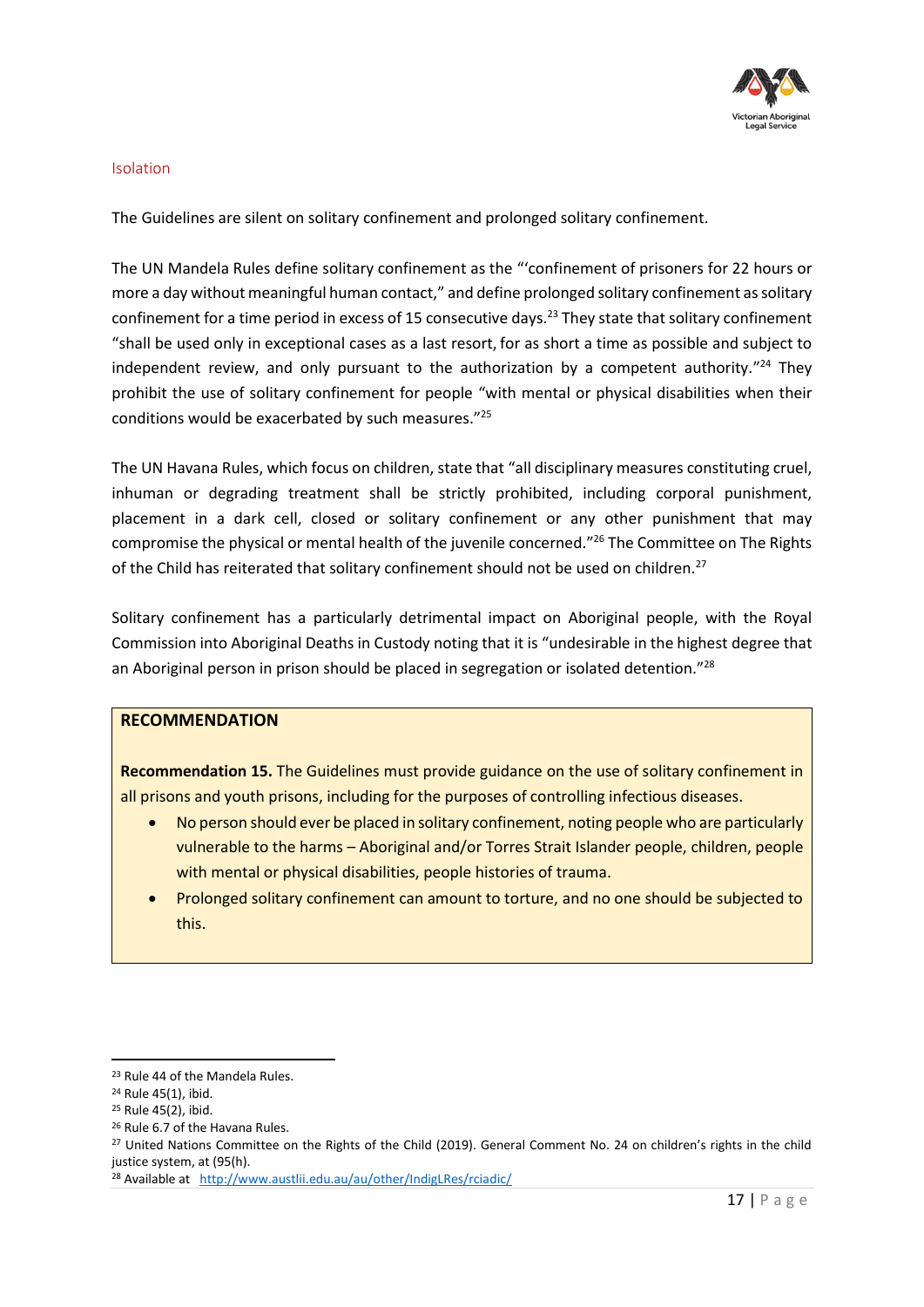

### <span id="page-17-0"></span>Complaints Processes

Under *Core Standard 3: Health service governance and management*, *C 3.1 Our health service has a complaints resolution process*, the Guidelines state that, "[y]ou must maintain a complaints resolution process." While the Guidelines do require "ensuring the complaint does not adversely affect the patient's care", the Guidelines do not address the risk of broader reprisals.

#### **RECOMMENDATION**

**Recommendation 16.** The Guidelines must clearly state that any adverse impact/reprisals as a result of an incarcerated person making a complaint are prohibited (including, but not limited to, the quality of healthcare provided), and will lead to staff disciplinary processes, including termination in serious instances.

### <span id="page-17-1"></span>Clinical Autonomy

Under *Criterion C5.2 – Clinical autonomy for practitioners*, it states that:

Our clinical team can exercise autonomy, to the full scope of their practice, skills and knowledge, when making decisions that affect clinical care.

You must give practitioners autonomy in relation to

- overall clinical care of their patients
- referrals to other health professionals
- requesting investigations
- duration and scheduling of appointments.

Under *Criterion PHS 1.3 – Care outside of normal hours of health service operation,* the Guidelines state that:

Patients sometimes require medical care outside the normal hours of health service operation. Individuals in prison are unable to access community after hours health service providers and thus require a system to access urgent care if needed. Where possible and practicable, the need and priority for clinical care is not to be determined by prison staff.

The prison health service may be the only way for individuals in prison to receive medical attention. If this is the case, your health service must have arrangements in place with the clinical team to ensure care can be provided at any time.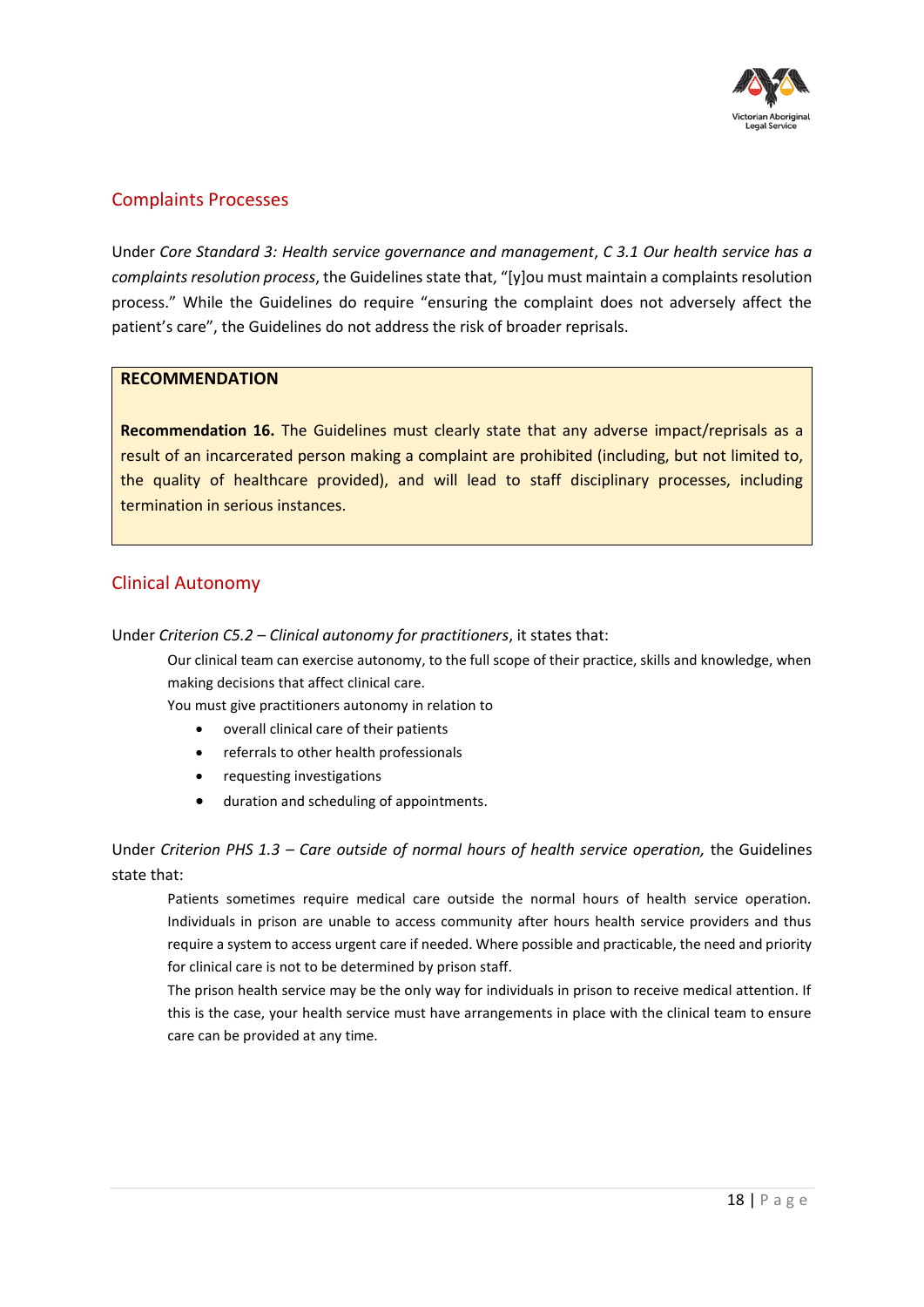

#### **RECOMMENDATIONS**

**Recommendation 17.** The Guidelines must clearly state that the health care staff's clinical autonomy must take precedence over operational considerations of the prison/youth prison, except in exceptional circumstances.

**Recommendation 18.** The need and priority for clinical care must not to be determined by prison staff. They do not have the qualifications to make such critical decisions. Prisons must provide 24 hours a day access to appropriately qualified medical practitioners and nursing staff, who are adequately equipped and available to conduct a meaningful physical review of the person on the premises. This is also essential to enable clinical handover, addressed in the Guidelines.

#### <span id="page-18-0"></span>Harm Reduction Programs

The Guidelines permit discretion, in relation to harm reduction programs, where they should be mandated. The Guidelines state:

Your health service could implement a range of harm reduction programs relevant to its patient population… the distribution of condoms and lubricant…

You could provide access to an opioid agonist therapy program… access to substance misuse counselling… information to patients on the prevention of transmission of blood-borne viruses (eg HIV, hepatitis B, and hepatitis C).

#### **RECOMMENDATION**

**Recommendation 19.** The Guidelines must make the following harm reduction programs mandatory:

- an opioid agonist therapy program;
- access to substance misuse counselling;
- information on the prevention of transmission of blood-borne viruses;
- the distribution of condoms and lubricant.